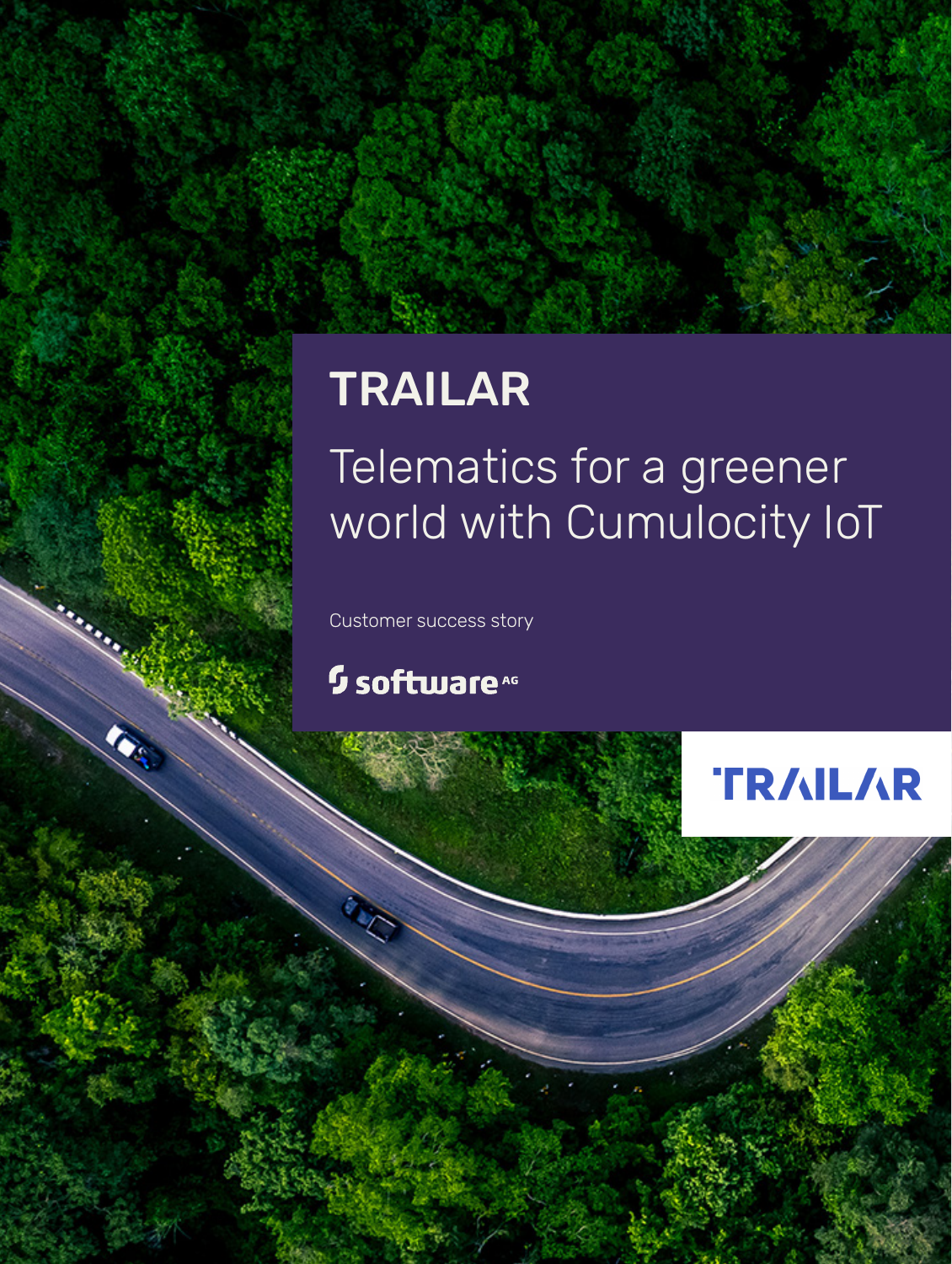## "With Cumulocity IoT we make our value proposition of greener logistics tangible and easy to understand for our customers."

– Head of Product, TRAILAR

#### **Customer Profile**

TRAILAR is an award-winning startup founded in 2018 by two DHL employees as part of the company's "Startup Lab". With never-been-done-before technology, TRAILAR takes fuel savings to a whole new level by utilizing cutting-edge solar technology. The systems are used to generate solar energy to provide clean energy to the vehicle's onboard electrical equipment, such as tail-lift and lights. With the heavy goods vehicles still years away from being able to go fully electric, TRAILAR is catching the market's eye. Operating as an independent DPDHL subsidiary, TRAILAR is enhancing its niche even further. From its headquarters in Manchester, the company is focusing on international logistics and public services. The call to action: Innovate Today Save Tomorrow.

#### **New challenges**

- Finding an all-in-one IoT platform: device management, data collection, calculation of fuel savings and data visualization
- Capturing everything in real time
- Proving cost/usability benefit for customers
- Executing immediately without long lead times

#### **Software AG solutions**

• Internet of Things & Analytics

#### **Key benefits**

- Measurable evidence of TRAILAR's value proposition
- Big data in the cloud
- Real-time dashboarding of actual fuel savings
- Company rollout within six months
- Ability to extend to include telematics use cases
- Device onboarding, management and monitoring

## Innovate your fleet with solar energy - in the TRAILAR way

Today the megatrends of digitalization, individualization and decarbonization are the key drivers of industrial change in our times. And DHL's nextgen subsidiary TRAILAR sits at the intersection of all three. The company has an innovative solution that helps commercial vehicles save fuel and reduce carbon-dioxide emissions. And with commercial vehicles accounting for almost 38 percent of emissions from transportation in Europe. The TRAILAR system sends energy generated from ultra-thin, flexible solar mats mounted on the roof of commercial vehicles into the vehicle battery. That energy can power the vehicle's onboard electrical equipment, from the tail lift, lights to air conditioning. But the potential of this solution doesn't stop with fuel savings.

With telematics, a whole host of new services and solutions can be offered, powered by the insights driven out of the data generated in the process. And eager to be as efficient as their solution, TRAILAR needed a partner to enable just this. A joint proof of concept using Software AG's IoT and streaming analytics technology won the day. Though the competition could all offer tools for capturing fuel savings in real time, Cumulocity IoT's potential to start quickly and scale quicker coupled with an "out of the box" simplicity was truly differentiating. TRAILAR was ready for operation in less than six months. The implementation on the customer side did not take longer than a few hours, and with Software AG's IoT competence center, the experts helped to determine their entire GTM. They were in!

### Simplicity and transparency

A critical outcome for TRAILAR needed to be transparency. Key to its positioning was the company's promise to bring data on fuel efficiency into focus and display it on simple, versatile dashboards for customers to see. With streaming analytics, TRAILAR can stream the fuel consumption analytics and integrate and present them simply and clearly to the end customer. The TRAILAR vision was clearly in the best of hands. And this was strongly confirmed in 2019 when analysts positioned Software AG's platform as "Visionary" in the Gartner Magic Quadrant for Industrial Internet of Things.

## Every"thing" in one

Behind the scenes at TRAILAR, Cumulocity IoT now collects the telematics data of the installed solar mats in the cloud and visualizes them in a dashboard. On the basis of this raw data, the IoT platform also calculates the fuel savings—ranging from between 2.5 and 7.5 percent per vehicle—and in turn the respective carbon emissions saved per year. The platform can also be used to organize device management across the entire fleet and to integrate additional applications. In short, TRAILAR's new IoT platform does everything in one: device application, device management, data visualization, raw data analysis and visualization of data.

And it does all this with no integration headaches because it's designed to work independently and openly with pretty much anything.